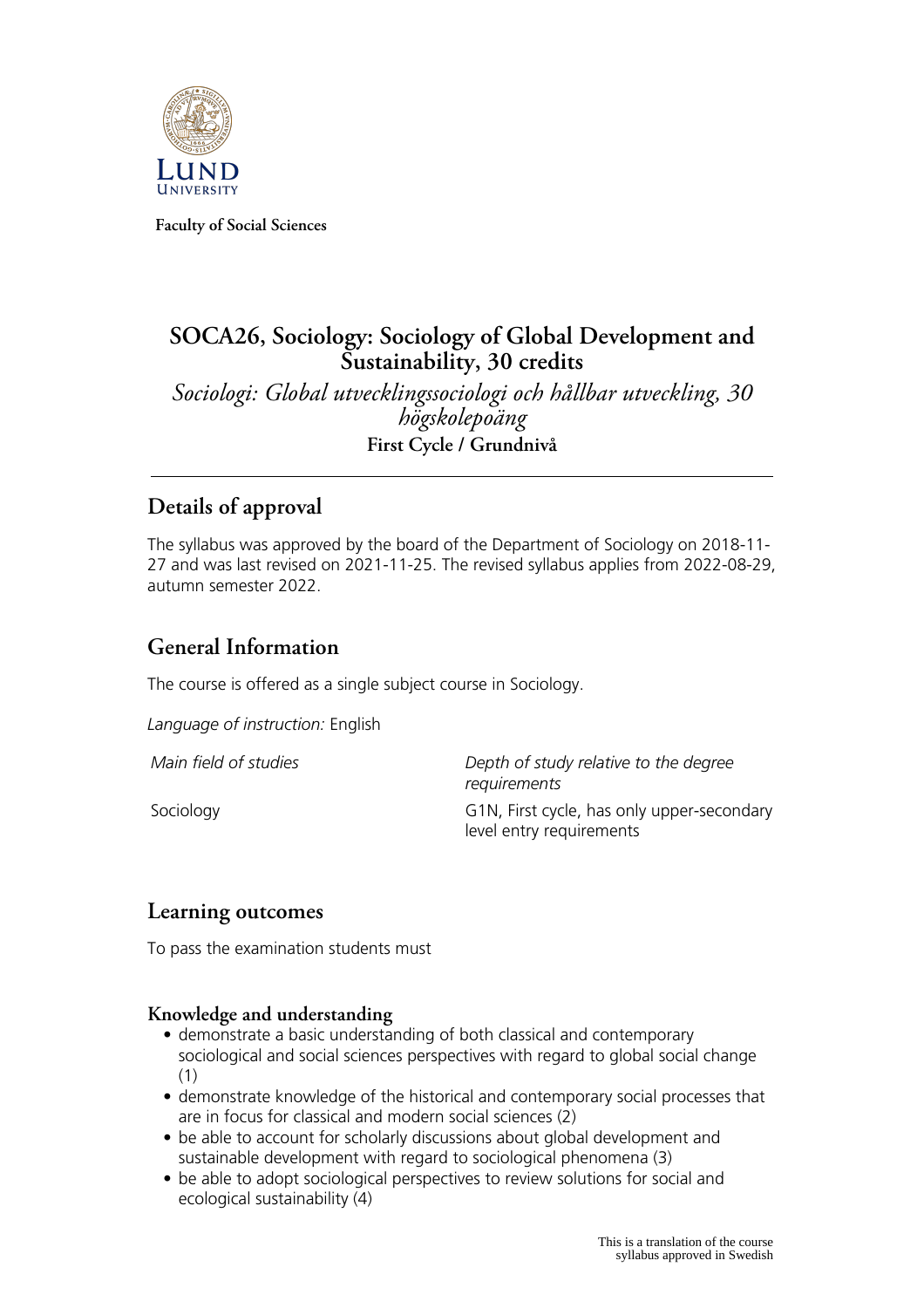- demonstrate an understanding of key global challenges to society that are results of increasing urbanisation and globalisation as well as of central social sciences perspectives and concepts that are used to analyse these processes (5)
- demonstrate basic knowledge of social sciences methods and their foundation in the theory of science (6)

#### **Competence and skills**

- be able to apply sociological analysis to different complex social problems and power dynamics (7)
- be able to apply sociological analysis to solutions for social and ecological sustainability in different contexts and fields (8)
- concretely and precisely be able to present acquired knowledge in speech and writing in a professional manner (9)
- demonstrate the ability to take a critical position on literature and independently seek and evaluate scholarly texts (10)
- be able to perform quantitative and qualitative social sciences analyses (11)
- use quantitative and qualitative methods to examine and critically evaluate different societal and sustainability issues (12)
- master basic reference management (13)

### **Judgement and approach**

- be able to adopt a scholarly perspective to critically evaluate different local and global social situations (14)
- demonstrate an understanding of different groups' values, preferences and perspectives, and how they can be assessed in relation to each other (15)

### **Course content**

The course provides a sociological perspective on economic, social and political processes, focusing especially on global social change and sustainable development. The aim is to enable students to acquire the knowledge required to understand and critically examine the discussions pursued about the global social change that marks modernity, focusing especially on the post-war period.

Module 1. Classical and Modern Social Analysis

The first module addresses classical and modern sociological theory, as well as the economic, social and political transformations in focus of classical sociology. Emphasis is placed on the processes leading up to the social transformations that are usually covered by the concept of modernity, such as the emergence of sovereign nation states, capitalism, bureaucracies, rationalisation and increasing division/differentiation of labour in and between countries. Furthermore, the module deals with the different theory of science positions originally developed in classical sociology but still marking the social sciences.

Module 2. Contemporary Sociological Perspectives on Global Development

The second module focuses on contemporary challenges to development in different parts of the world. It adopts both a macro and a micro perspective and deals with changes with regard to the role of the state, labour markets, population structures and families. Sociological theories and concepts are used to highlight how inequality is created and maintained by different power structures with regard to, for example,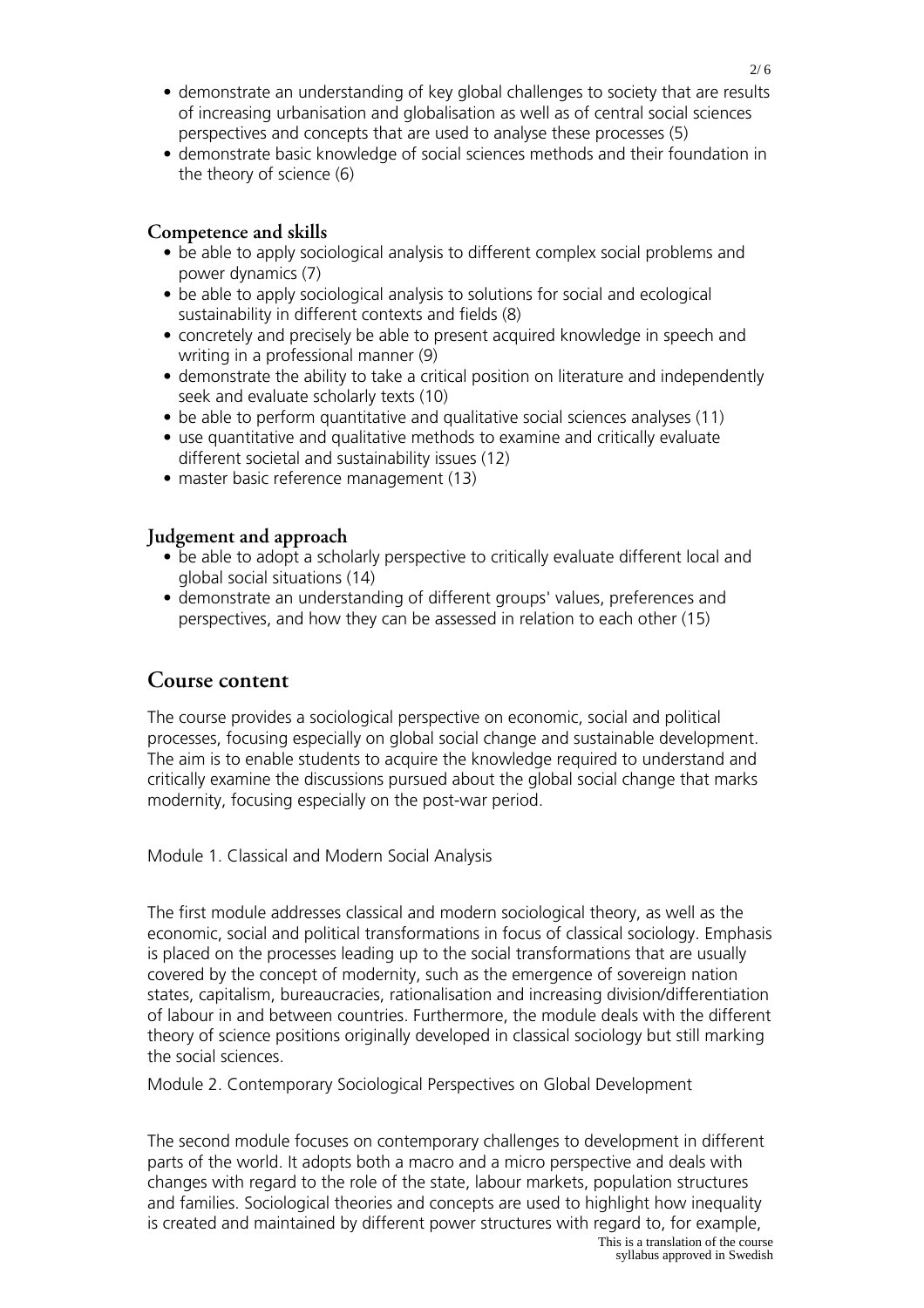gender, sexuality, ethnicity and class, and intersections between them. Module 2 focuses on contemporary economic and political sociology, and feminist theory.

Module 3. Global Sustainability and Environmental Sociology

The module focuses on sustainability and environmental sociology. Based on the classical and contemporary theories addressed in the first module, the third module provides a specialisation in contemporary sociological perspectives on sustainability and environmental issues. It deals with different aspects of sustainability and discusses environmental challenges based on different perspectives of the theory of science and the social sciences, aiming to provide a detailed understanding of how environmental problems can be framed and understood from different social and political perspectives. Furthermore, the module considers different types of political and social action to achieve change, such as different political solutions and changes in consumption, everyday life/lifestyle.

Module 4. Social Sciences Methods

The module focuses on social sciences methods and aims to provide basic knowledge of statistical analysis and awareness of different methods of qualitative analysis. Furthermore, emphasis is placed on the operationalisation of issues and on the testing of different theories based on the course content.

## **Course design**

The teaching consists of lectures, group work, seminars and supervision. Unless there are valid reasons to the contrary, compulsory participation is required in seminars and group work. Students who have been unable to participate due to circumstances such as accidents or sudden illness will be offered the opportunity to compensate for or retake compulsory components. This also applies to students who have been absent because of duties as an elected student representative. In case of absence, it is the responsibility of the student to contact and inform the course director.

## **Assessment**

The assessment of module 1 (7.5 credits) is based on an individual invigilated exam (learning outcomes 1, 2, 5, 6, 7, 9, 10, 13, 14)

The assessment of module 2 (7.5 credits) is based on an individual take home exam (learning outcomes 1, 3, 5, 7, 9, 10, 13, 14, 15)

The assessment of module 3 (7.5 credits) is based on an individual take-home exam (learning outcomes 1, 3, 4, 5,8, 9, 10, 12)

The assessment of module 4 (7.5 credits) is based on an individual take-home exam of 4 credits and a written group assignment of 3.5 credits (learning outcomes 6, 9, 11, 12, 13)

The course includes opportunities for assessment at a first examination, a re-sit close to the first examination and a second re-sit for courses that have been completed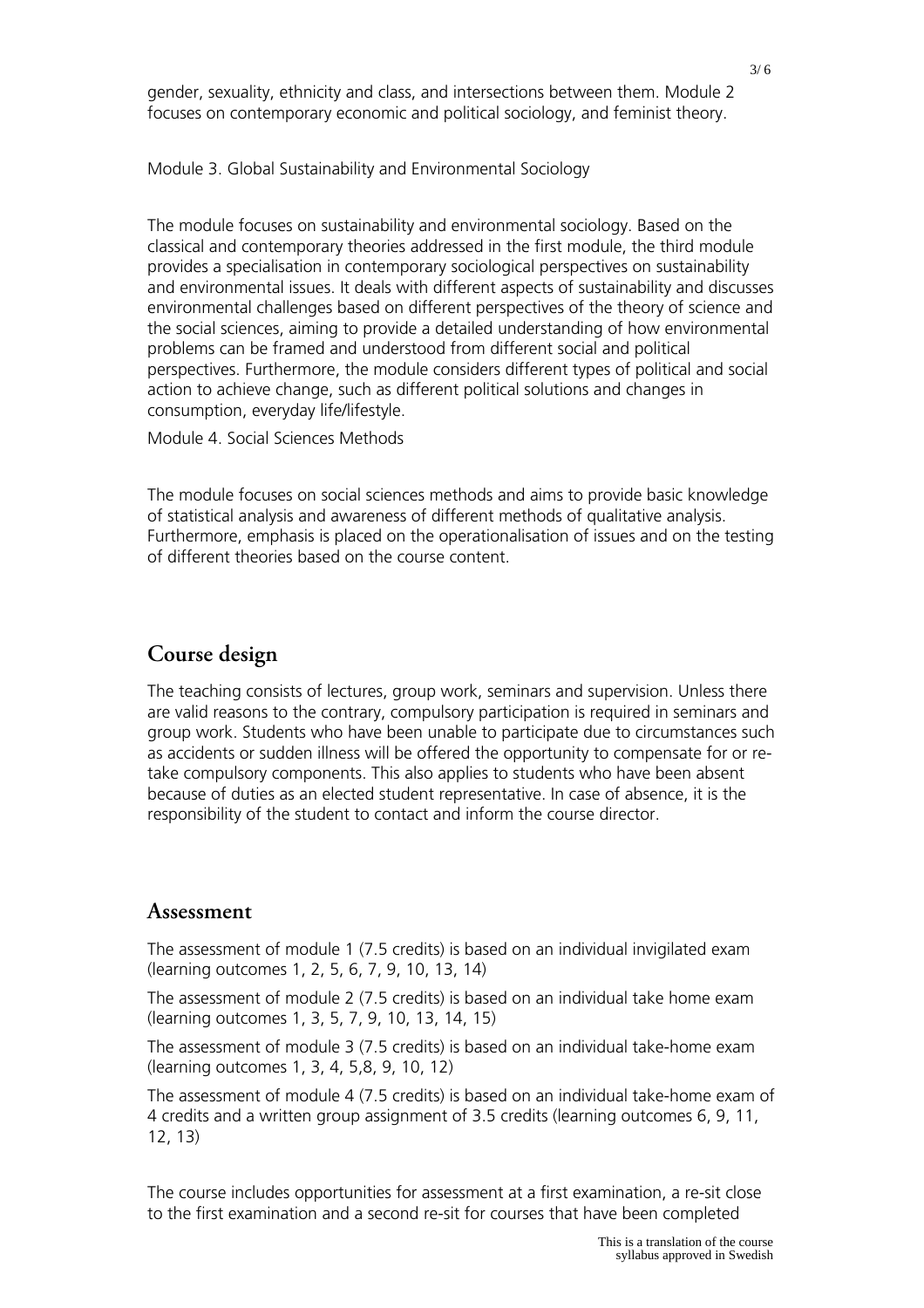during the academic year (catch-up exam). Within a year of a major change or discontinuation of the course, at least two further opportunities for assessment are offered on the same course content. After this, further re-examination opportunities are offered but in accordance with the current course syllabus.

The examiner, in consultation with Disability Support Services, may deviate from the regular form of examination in order to provide a permanently disabled student with a form of examination equivalent to that of a student without a disability.

*Subcourses that are part of this course can be found in an appendix at the end of this document.*

## **Grades**

Marking scale: Fail, E, D, C, B, A.

The highest grade is A and the lowest passing grade is E. The grade for a non-passing result is Fail. The student's performance is assessed with reference to the learning outcomes of the course. For the grade of E the student must show acceptable results. For the grade of D the student must show satisfactory results. For the grade of C the student must show good results. For the grade of B the student must show very good results. For the grade of A the student must show excellent results. For the grade of Fail the student must have shown unacceptable results.

For a Pass on the whole course, the student must have been awarded at least the grade of E on all components. The grade for the whole course is determined in the following manner: The letter grades are converted into numbers as follows ( $A = 5$ ,  $B = 1$ 4,  $C = 3$ ,  $D = 2$  and  $E = 1$ ). The number of the grade is multiplied with the number of credits for the assessed component. The sums for each component are added up. The grand total is divided by the number of credits for the course (30). The range for this number (N) is 1- 5.

The grade for the whole course is determined in accordance with the following table:

 $N > = 4.5 = A$  $N \geq 3.5$  and  $=R$  $N \ge 2.5$  and  $=C$  $N \geq 1.5$  and  $=D$  $N \geq 1$  and  $= F$ 

## **Entry requirements**

General and courses corresponding to the following Swedish Upper Secondary School Programs: Social Studies 1b/1a1 + 1a2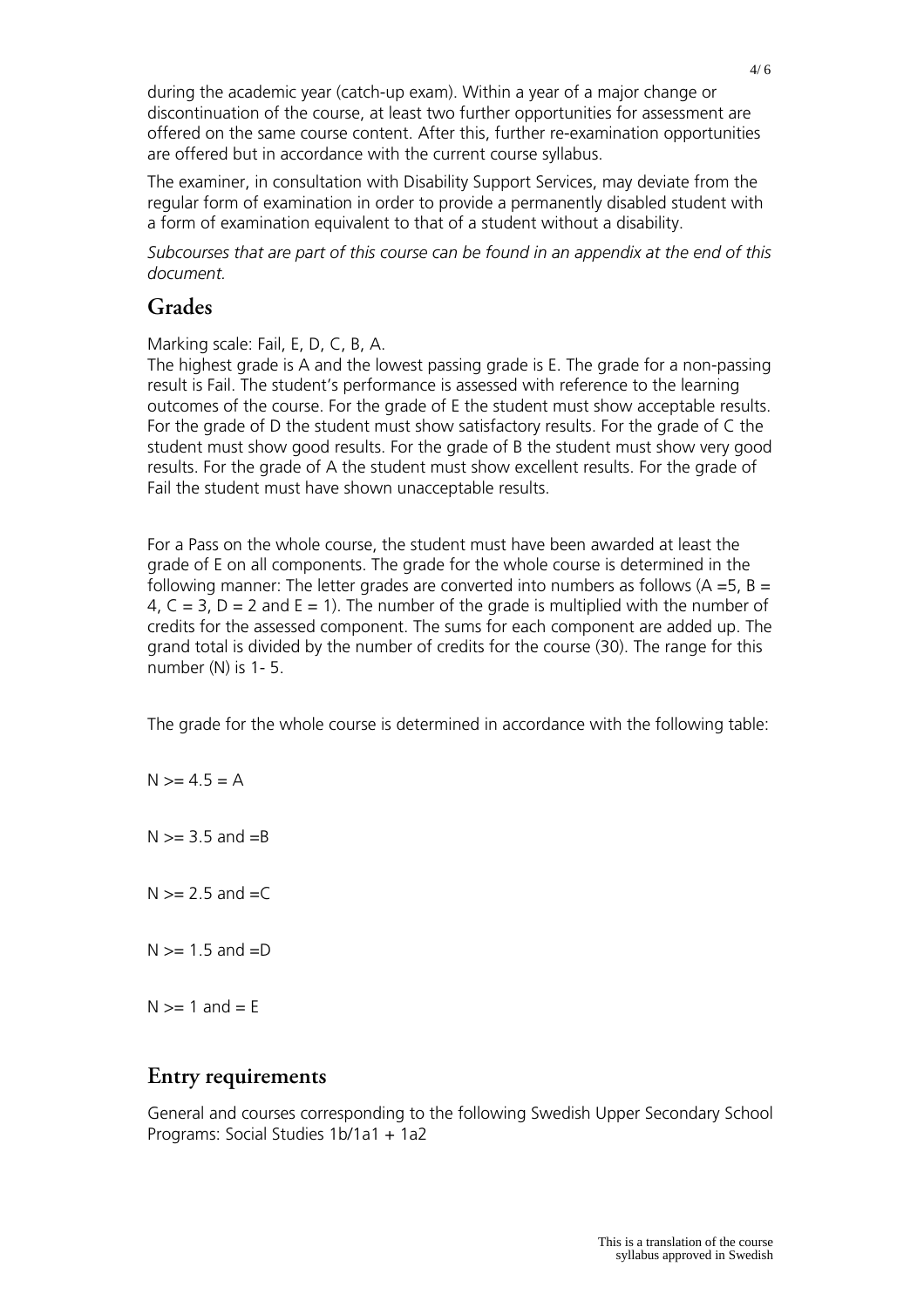# **Further information**

The course replaces SOCB29 Sociology: Managing Sustainability, Society and Collective Behaviour, 15 credits, and SOCB26 Sociology: The Sociology of Human Development, 15 credits.

A general exemption from the requirement of proficiency in Swedish is applied.